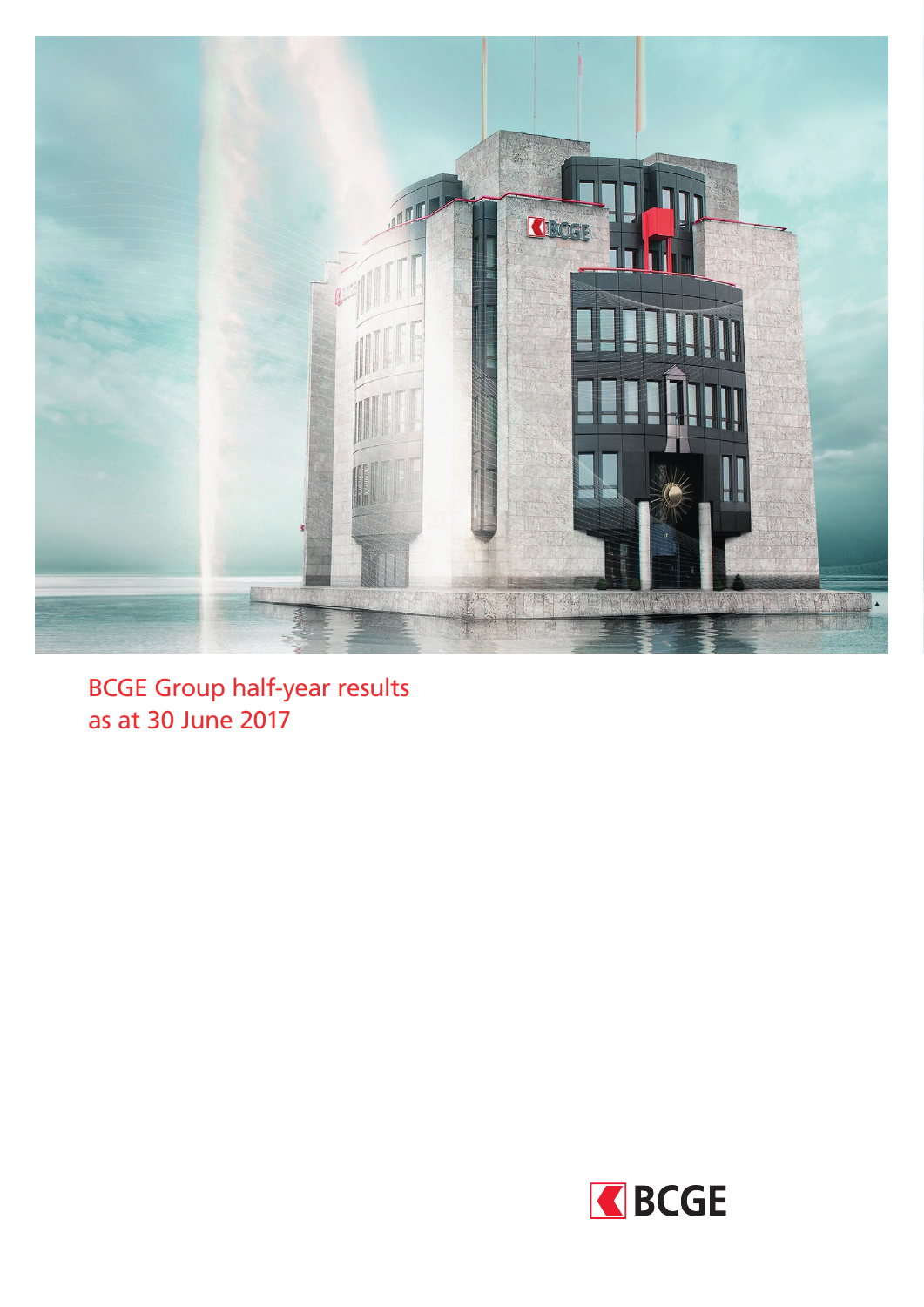## 2 Summary

| <b>Highlights</b>                                                            |    |
|------------------------------------------------------------------------------|----|
| Consolidated balance sheet - BCGE Group                                      |    |
| Consolidated income statement – BCGE Group                                   |    |
| Consolidated presentation of the statement of changes in equity - BCGE Group | -8 |
| Condensed notes - BCGE Group                                                 |    |
| Detail of extraordinary income and expenses                                  |    |
| Balance sheet - Parent company                                               |    |
| Income statement - Parent company                                            | 10 |

## **Impressum**

Publisher: Banque Cantonale de Genève Département Communication et relations investisseurs communication@bcge.ch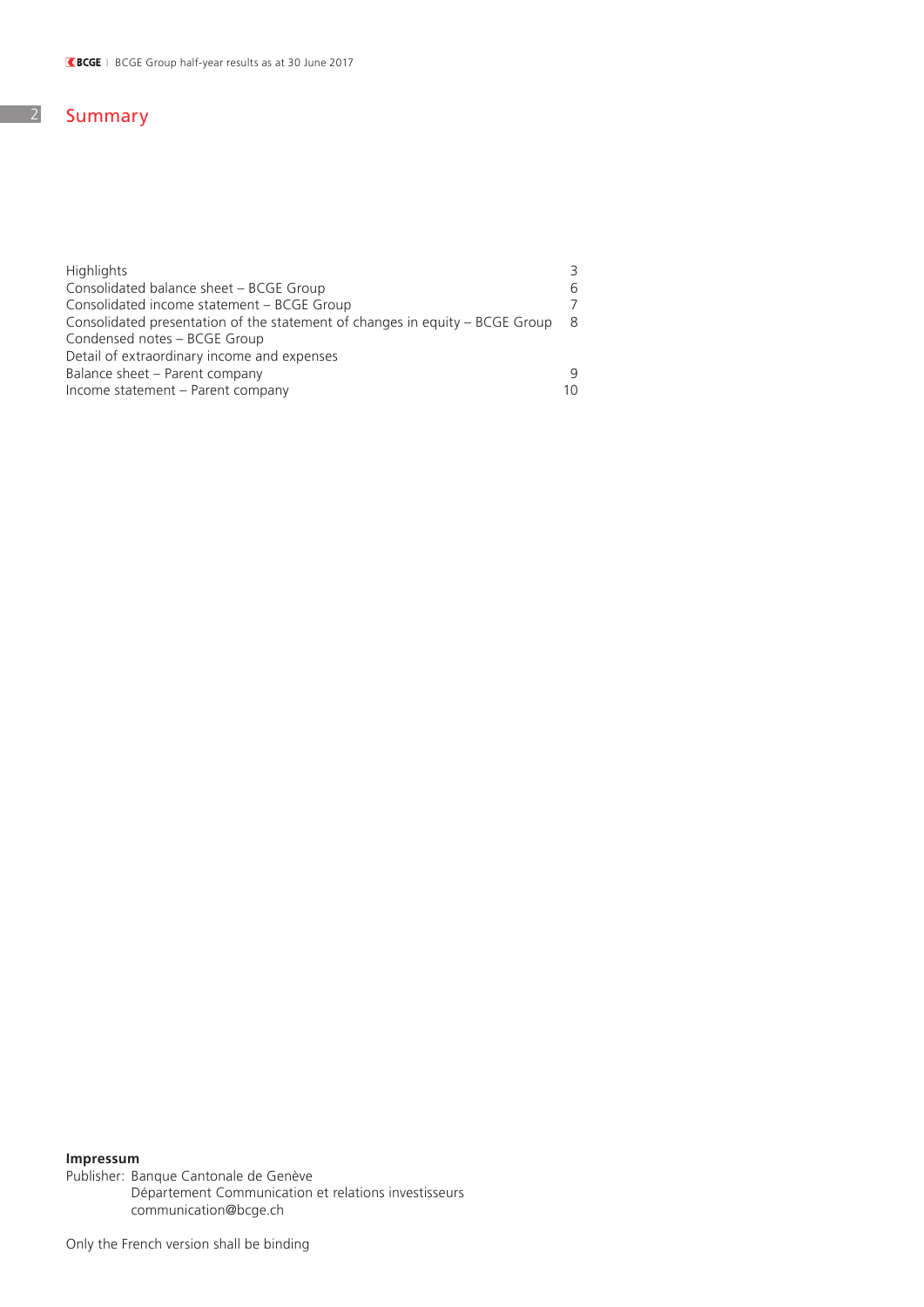## **Highlights**

# **Strong increase in profitability**

**Geneva, 8 August 2017 – The Banque Cantonale de Genève ended its half-year with a growth of 23% in its operating profit which came out at a record level of CHF 65.6 million. Net profit was up 10% at CHF 47 million. All revenue sources played their part in this increase, particularly international activities. The cost/income ratio reached a good level at 59.8%, thanks to the growth in income (CHF 183.1 million, +8.2%) and the control exercised over expenses and risks. Profitability moved up in an ongoing difficult rates context: return on equity gained 25 basis points at 6.7% while the earnings to equity ratio increased by 130 basis points at 9.4%. Assets under bank management and administration rose to CHF 24.6 billion (+6.7%) and mortgage lending was up at CHF 10.6 billion (+2.5%). For the full year 2017, the Bank is forecasting a level of operating profit ahead of that of last year.**

#### **. Strong increase in profitability**

 Operating profit reached a record level at CHF 65.6 million (+23%) with half-year net profit up 10% at CHF 47.0 million. Operating income increased by 8.2%, at CHF 183.1 million, with advances being recorded in all business lines. The net interest income rose by 7.5%, at CHF 107.9 million, underpinned by business growth and a practically zero cost of risk. The gross interest margin, at 0.99%, was slightly down, which is to be expected in a low market rates environment. It is worth noting that, after several years of falling rates, we are probably heading towards a slow normalisation which should bolster the restoration of commercial margins.

 All commission categories recorded significant increases, advancing in total to CHF 53.6 million (+11.6%). They benefited from the rise in commissions on loans, at CHF 15.8 million (+38%), thanks to trade finance, which saw an expansion of business in the first-half with the acquisition of new clients. Commissions on securities rose by 6%, revitalized by the upturn in the economic environment and by stock market advances. The commissions' share of total income (more than 29%) is high compared with comparable banks. Incomes in EUR and USD represented 26.5% of total income, indicative of the increasing diversification of income sources. Operating expenses totalled CHF 109.6 million (+0.5%), having absorbed, without incurring an overall increase, regulatory and digitalisation costs.

### **. Major player in financing Geneva's economy**

 The Bank has granted more than CHF 1.6 billion of new business and personal loans in three years. Mortgage lending, based on a targeted approach, has moved up to CHF 10.6 billion (+2.5%). Since 1 January 2017, 146 additional businesses have joined the ranks of its partner-clients, making a total of 18,702 businesses. The mortgage share of the total balance sheet is moderate (50%) compared to the benchmark, this being the result of the policy targeted at diluting exposure to the real estate risk.

#### **. Expansion of assets under management and administration**

 Assets under management and administration gained 6.7% (CHF 1.5 billion) to CHF 24.6 billion. The institutional client segment rose by 9.8% to stand at CHF 11.2 billion. Private client AUMs total CHF 13.4 billion (+4.2%). The private banking business has benefited from substantial inflows from the existing client base, especially in mandates; the range of products has also been enhanced (private equity, share trackers, advisory services for large portfolios). Lastly, the Synchrony investment funds have grown to CHF 2.2 billion (+15.7%). Three funds focused on high dividends have notably been launched, as well as two funds governed by Luxembourg law.

#### **. Increase in equity**

 Over the first half, shareholders' equity expanded by CHF 32.3 million (+2.3%), and now stands at a total of CHF 1.42 billion. An additional CHF 518 million of shareholders' equity has been created since 2008. BCGE is a well-capitalised and sound bank.

#### **. High rate of growth in the number of private shareholders**

 The BCGE is delighted to see that its shareholder base, both private and institutional, continues to widen, with the number of individual and business clients becoming shareholders increasing sharply (+401 individuals or business structures). As at 30 June 2017, the Bank had 14,212 registered shareholders (compared with 13,811 end-2016). On top of these figures, there are also several hundred shareholders who have deposited more than 906,000 securities with other establishments. The body of shareholders is very diverse (82.8% of shareholders known to the Bank own between one and fifty shares). 84% of BCGE staff own 2.6% of the Bank's capital.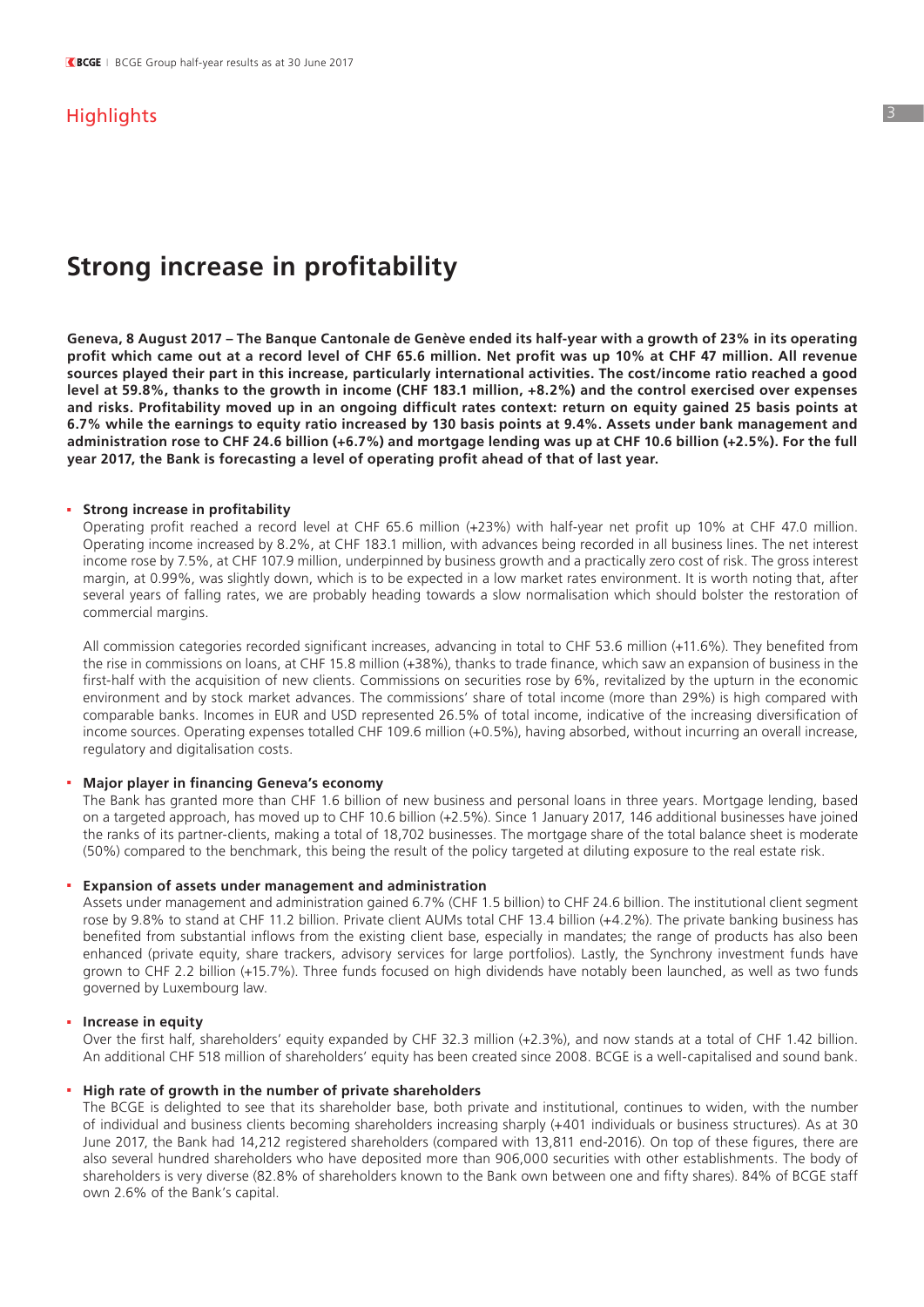## 4 Highlights

#### **. Rise in the BCGE share**

 The transformation of the capital structure (successful introduction of a single registered share and the splitting of its par value in two) on 2 February 2017 helped improve the stock's liquidity and attractiveness on the capital market, offering greater transparency of the shareholder structure. The issuance of two subordinated bonds has also had a positive impact. Share performance over the first half of 2017 (+5.6%) reflects the attractiveness of the Bank for investors. Market capitalisation stands at CHF 1.1 billion. There is still considerable upside potential, as the intrinsic equity value stands at CHF 198.35 and represents 126% of the stock market value.

#### **. Strategic priorities for 2017**

 The Bank is working on five strategic priorities for the current year, summarised as follows:

- **.** financial driving force for the regional economy and for businesses,
- **.** selective growth in mortgage finance,
- 
- targeted growth in private banking in Switzerland and internationally,<br>
expansion of its market share in asset management and investment funds in the Swiss market and internationally,<br>
improvement in operational prod
- 

#### **. Outlook for 2017**

 The Bank is speeding up its business expansion despite the difficult financial context and intense competition.

- **.** It is relying on the diverse nature of its skills and the alignment of its business model with the specific features of Geneva's economy.
- The growth of high added-value business and the loyalty of its customer base reaffirm its positive strategic positioning.<br>• The Bank's financial soundness makes it a very safe and stable repository for deposits.
- 
- **.** The Bank expects ongoing low rates and strong market volatility, factors which will affect its interest margin and commission income.
- Lending growth will remain subdued due to regulations governing capital requirements and the counter-cyclical buffer.<br>- The Bank is stepping up the development of business areas that are less capital-intensive (private b
- investment funds, mergers and acquisitions, and financial engineering consultancy).

 For the full year 2017, the Bank expects operating profitability to be higher than last year.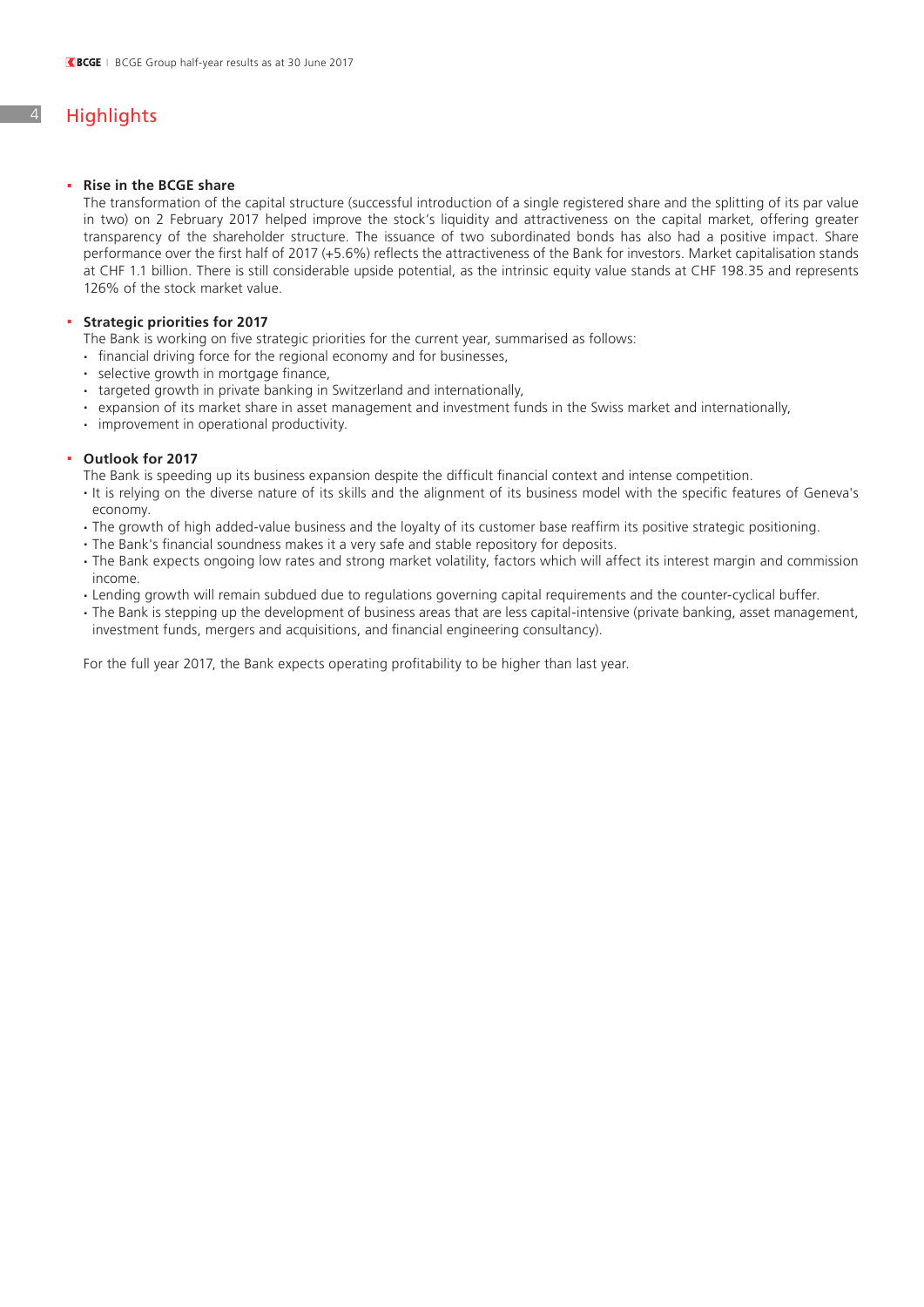# Highlights

# Main consolidated figures for the first half 2017

| Results, in CHF thousand                   | 30.06.2017 | 30.06.2016 |                  | <b>Variation 2017 vs 2016</b> |
|--------------------------------------------|------------|------------|------------------|-------------------------------|
| Operating income                           | 183,140    | 169,252    | 13,888           | 8.2%                          |
| Operating expenses                         | 109,569    | 109,000    | 569              | 0.5%                          |
| Operating result                           | 65,616     | 53,360     | 12,256           | 23.0%                         |
| Six-month profit                           | 46,976     | 42,710     | 4,266            | 10.0%                         |
| ROE (return on equity)                     | 6.72%      | 6.47%      | 25 basis points  | 3.8%                          |
|                                            |            |            |                  |                               |
| Balance sheet and AUM, in CHF thousand     | 30.06.2017 | 31.12.2016 |                  |                               |
| Total assets                               | 21,401,407 | 21,392,692 | 8,715            | $0.0\%$                       |
| Mortgage loans                             | 10,625,716 | 10,366,470 | 259,246          | 2.5%                          |
| Assets under management and administration | 24,625,035 | 23,078,096 | 1,546,939        | 6.7%                          |
| Shareholders' equity                       | 1,418,362  | 1,386,027  | 32,335           | 2.3%                          |
| Tier 1 capital ratio                       | 13.71%     | 12.62%     | 109 basis points | 8.6%                          |
| Ratio of regulatory capital available      | 15.07%     | 13.21%     | 186 basis points | 14.1%                         |
| Staff (full-time equivalents)              | 740.1      | 737.6      | 2.5              | 0.3%                          |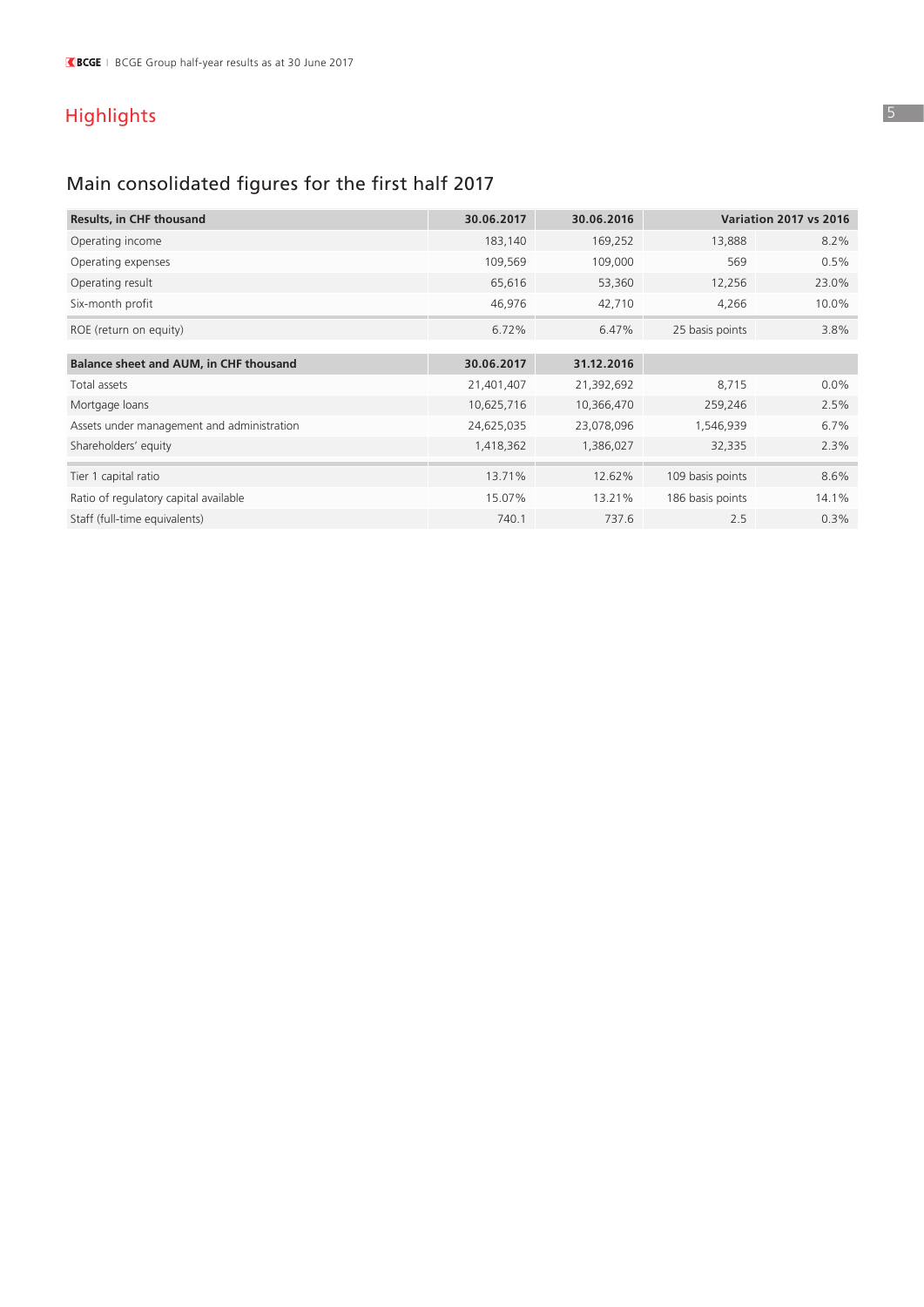## Consolidated balance sheet – BCGE Group

| <b>Assets</b>                                                   | 30.06.2017                | 31.12.2016                | Variation              | Variation   |
|-----------------------------------------------------------------|---------------------------|---------------------------|------------------------|-------------|
| Liquid assets                                                   | CHF thousand<br>3,434,929 | CHF thousand<br>3,359,672 | CHF thousand<br>75,257 | in %<br>2.2 |
| Amounts due from banks                                          | 616,046                   | 648,223                   | (32, 177)              | (5.0)       |
| Amounts due from securities financing transactions              | 323,900                   |                           | 323,900                |             |
| Amounts due from customers                                      | 4,265,811                 | 4,606,629                 | (340, 818)             | (7.4)       |
| Mortgage loans                                                  | 10,625,716                | 10,366,470                | 259,246                | 2.5         |
| Trading portfolio assets                                        | 52,903                    | 41,667                    | 11,236                 | 27.0        |
| Positive replacement values of derivative financial instruments | 15,655                    | 19,284                    | (3,629)                | (18.8)      |
| Financial investments                                           | 1,696,447                 | 1,831,681                 | (135, 234)             | (7.4)       |
| Accrued income and prepaid expenses                             | 36,733                    | 44,188                    |                        | (16.9)      |
|                                                                 |                           |                           | (7, 455)               |             |
| Participations                                                  | 51,320                    | 23,955                    | 27,365                 | 114.2       |
| Tangible fixed assets                                           | 128,548                   | 133,759                   | (5,211)                | (3.9)       |
| Other assets                                                    | 153,399                   | 317,164                   | (163, 765)             | (51.6)      |
| <b>Total assets</b>                                             | 21,401,407                | 21,392,692                | 8,715                  | 0.0         |
| Total subordinated claims                                       | 11,918                    | 1,853                     | 10,065                 | 543.2       |
| of which subject to mandatory conversion and / or debt waiver   |                           |                           |                        |             |
| <b>Liabilities</b>                                              | 30.06.2017                | 31.12.2016                | Variation              | Variation   |
|                                                                 | CHF thousand              | CHF thousand              | CHF thousand           | in %        |
| Amounts due to banks                                            | 2,225,498                 | 2,349,168                 | (123, 670)             | (5.3)       |
| Liabilities from securities financing transactions              | 457,791                   | 1,031,357                 | (573, 566)             | (55.6)      |
| Amounts due in respect of customer deposits                     | 13,809,351                | 13,233,386                | 575,965                | 4.4         |
| Trading portfolio liabilities                                   | 14,300                    | 1,068                     | 13,232                 | 1,239.0     |
| Negative replacement values of derivative financial instruments | 3,822                     | 19,594                    | (15, 772)              | (80.5)      |
| Cash bonds                                                      | 4,775                     | 5,431                     | (656)                  | (12.1)      |
| Bond issues and central mortgage institution loans              | 3,299,610                 | 3,081,245                 | 218,365                | 7.1         |
| Accrued expenses and deferred income                            | 67,226                    | 82,732                    | (15,506)               | (18.7)      |
| Other liabilities                                               | 85,308                    | 187,203                   | (101, 895)             | (54.4)      |
| Provisions                                                      | 15,364                    | 15,481                    | (117)                  | (0.8)       |
| Reserves for general banking risks                              | 165,000                   | 160,000                   | 5,000                  | 3.1         |
| Bank's capital                                                  | 360,000                   | 360,000                   |                        | 0.0         |
| Capital reserve                                                 | 315,776                   | 314,912                   | 864                    | 0.3         |
| Retained earnings reserve                                       | 558,557                   | 503,309                   | 55,248                 | 11.0        |
| Own shares (negative item)                                      | (9,843)                   | (11,882)                  | 2,039                  | (17.2)      |
| Foreign-exchange differences                                    | (18, 104)                 | (19, 320)                 | 1,216                  | (6.3)       |
| Result of the period                                            | 46,976                    | 79,008                    | (32, 032)              | (40.5)      |
| <b>Total Liabilities</b>                                        | 21,401,407                | 21,392,692                | 8,715                  | 0.0         |
| Total subordinated liabilities                                  | 500,610                   | 303,760                   | 196,850                | 64.8        |
| of which subject to mandatory conversion and / or debt waiver   | 196,910                   | 108,280                   | 88,630                 | 81.9        |
| <b>Off-balance-sheet transactions</b>                           | 30.06.2017                | 31.12.2016                | Variation              | Variation   |
|                                                                 | CHF thousand              | CHF thousand              | CHF thousand           | in $%$      |
| Contingent liabilities                                          | 696,939                   | 756,917                   | (59, 978)              | (7.9)       |
| Irrevocable commitments                                         | 684,930                   | 556,224                   | 128,706                | 23.1        |
| Obligations to pay up shares and make further contributions     | 128,461                   | 114,151                   | 14,310                 | 12.5        |
| Credit commitments                                              | 113,661                   | 123,758                   | (10,097)               | (8.2)       |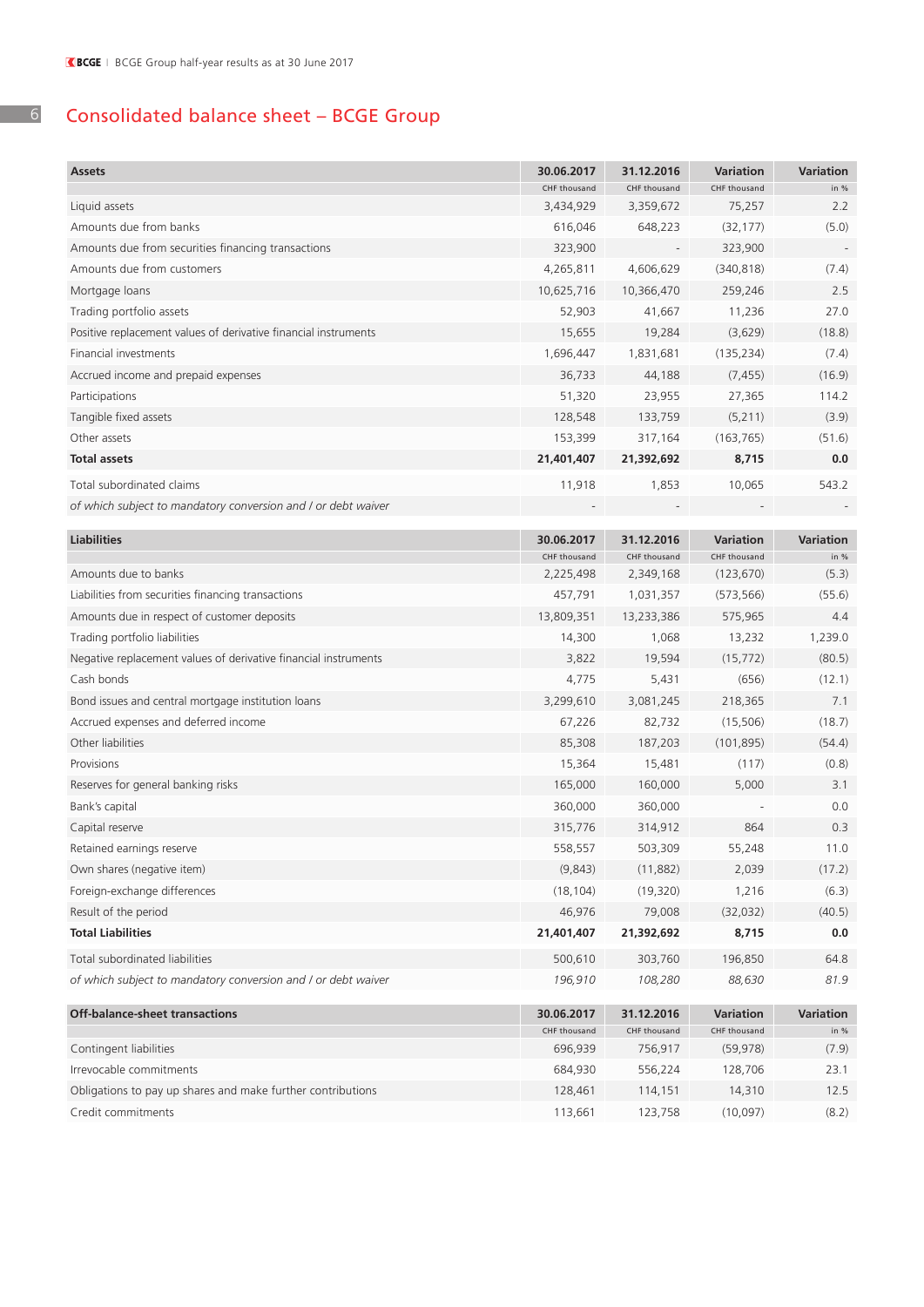## Consolidated income statement – BCGE Group

|                                                                                                                         | 30.06.2017   | 30.06.2016   | <b>Variation</b> | <b>Variation</b> |
|-------------------------------------------------------------------------------------------------------------------------|--------------|--------------|------------------|------------------|
|                                                                                                                         | CHF thousand | CHF thousand | CHF thousand     | in %             |
| <b>Result from interest operations</b>                                                                                  |              |              |                  |                  |
| Interest and discount income                                                                                            | 124,483      | 120,403      | 4,080            | 3.4              |
| Interest and dividend income from trading portfolios                                                                    | 262          | 256          | 6                | 2.3              |
| Interest and dividend income from financial investments                                                                 | 5,052        | 9,137        | (4,085)          | (44.7)           |
| Interest expense                                                                                                        | (25, 251)    | (24, 803)    | (448)            | 1.8              |
| Gross result from interest operations                                                                                   | 104,546      | 104,993      | (447)            | (0.4)            |
| Changes in value adjustments for default risks and losses from interest operations                                      | 3,352        | (4,637)      | 7,989            | (172.3)          |
| Subtotal net result from interest operations                                                                            | 107,898      | 100,356      | 7,542            | 7.5              |
| <b>Result from commission business and services</b>                                                                     |              |              |                  |                  |
| Commission income from securities trading and investment activities                                                     | 21,809       | 20,572       | 1,237            | 6.0              |
| Commission income from lending activities                                                                               | 15,795       | 11,474       | 4,321            | 37.7             |
| Commission income from other services                                                                                   | 19,284       | 18,678       | 606              | 3.2              |
| Commission expense                                                                                                      | (3, 284)     | (2,692)      | (592)            | 22.0             |
| Subtotal result from commission business and services                                                                   | 53,604       | 48,032       | 5,572            | 11.6             |
| Result from trading activities and the fair value option                                                                |              |              |                  |                  |
| Subtotal result from trading activities and the fair value option                                                       | 14,352       | 13,073       | 1,279            | 9.8              |
| Other result from ordinary activities                                                                                   |              |              |                  |                  |
| Result from the disposal of financial investments                                                                       | 1,251        | 1,770        | (519)            | (29.3)           |
| Income from participations                                                                                              | 4,266        | 818          | 3,448            | 421.5            |
| Result from real estate                                                                                                 | 461          | 503          | (42)             | (8.3)            |
| Other ordinary income                                                                                                   | 3,405        | 4,780        | (1, 375)         | (28.8)           |
| Other ordinary expenses                                                                                                 | (2,097)      | (80)         | (2,017)          | 2,521.3          |
| Subtotal other result from ordinary activities                                                                          | 7,286        | 7,791        | (505)            | (6.5)            |
| <b>Operating income</b>                                                                                                 | 183,140      | 169,252      | 13,888           | 8.2              |
| <b>Operating expenses</b>                                                                                               |              |              |                  |                  |
| Personnel expenses                                                                                                      | (65, 518)    | (64,998)     | (520)            | 0.8              |
| General and administrative expenses                                                                                     | (44, 051)    | (44,002)     | (49)             | 0.1              |
| <b>Subtotal operating expenses</b>                                                                                      | (109, 569)   | (109,000)    | (569)            | 0.5              |
| Value adjustments on participations and depreciation<br>and amortisation of tangible fixed assets and intangible assets | (7, 841)     | (7, 109)     | (732)            | 10.3             |
| Changes to provisions and other value adjustments, and losses                                                           | (114)        | 217          | (331)            | (152.5)          |
| <b>Operating result</b>                                                                                                 | 65,616       | 53,360       | 12,256           | 23.0             |
| Extraordinary income                                                                                                    |              | 6            | (6)              | (100.0)          |
| Extraordinary expenses                                                                                                  |              | (71)         | 71               | (100.0)          |
| Changes in reserves for general banking risks                                                                           | (5,000)      |              | (5,000)          |                  |
| Taxes                                                                                                                   | (13, 640)    | (10, 585)    | (3,055)          | 28.9             |
| Six-month profit                                                                                                        | 46,976       | 42,710       | 4,266            | 10.0             |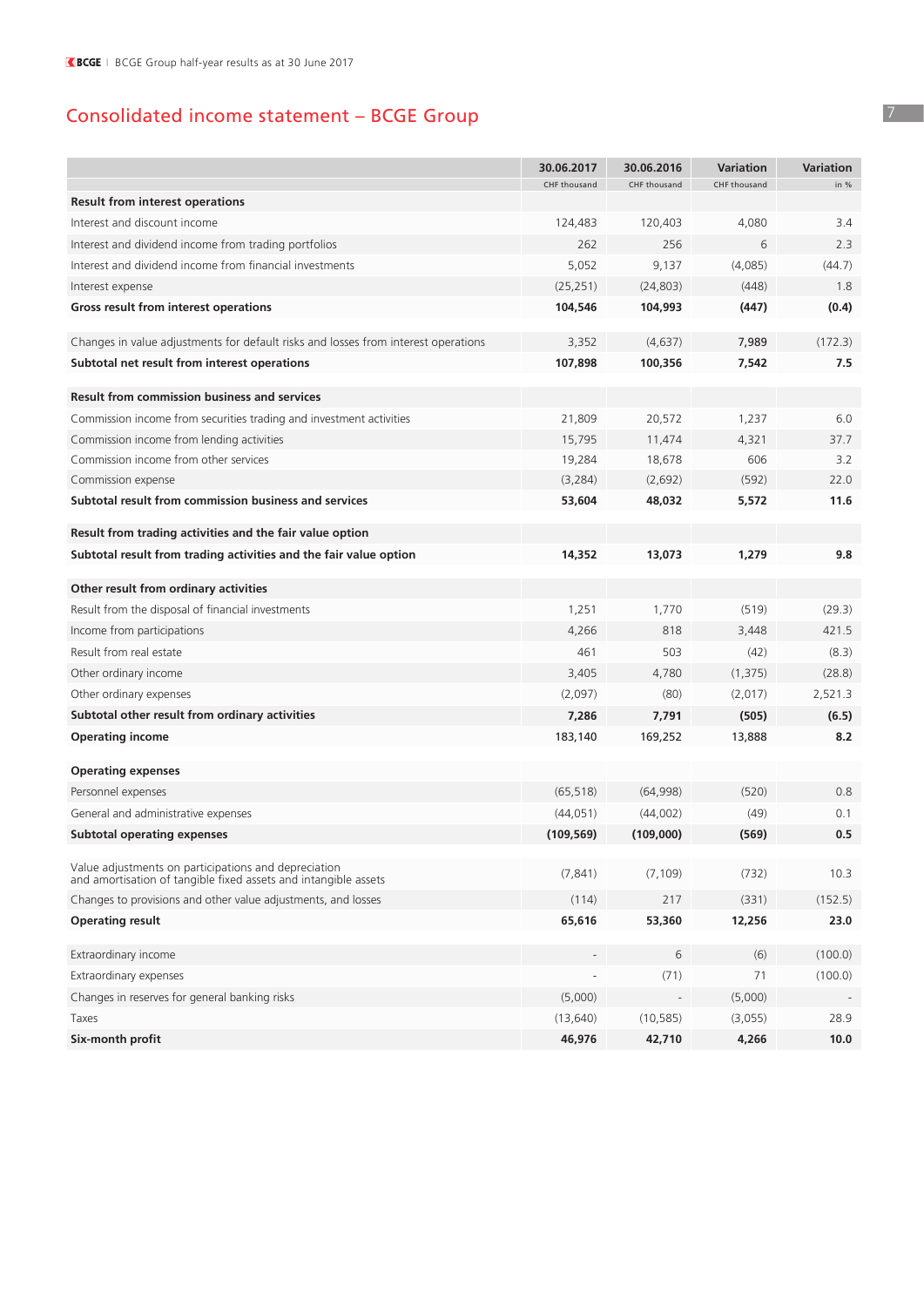8

## Consolidated presentation of the statement of changes in equity – BCGE Group

| CHF thousand                                                                    | Bank's<br>capital | Capital<br>reserve | <b>Retained</b><br>earnings<br>reserve | <b>Reserves</b><br>for general<br>banking<br>risks | Currency<br>translation<br>reserves | Own<br>shares<br>(negative<br>item) | <b>Result of</b><br>the period | <b>Total</b>   |
|---------------------------------------------------------------------------------|-------------------|--------------------|----------------------------------------|----------------------------------------------------|-------------------------------------|-------------------------------------|--------------------------------|----------------|
| Equity at start of current period                                               | 360,000           | 314,912            | 582,317                                | 160,000                                            | (19, 320)                           | (11, 882)                           |                                | 1,386,027      |
| Acquisition of own shares                                                       |                   |                    |                                        |                                                    |                                     | (1,464)                             |                                | (1,464)        |
| Disposal of own shares                                                          |                   |                    |                                        |                                                    |                                     | 4,115                               |                                | 4,115          |
| Profit (loss) on disposal of own shares                                         |                   | 612                |                                        |                                                    |                                     | (612)                               |                                |                |
| Currency translation differences                                                |                   |                    |                                        |                                                    | 1,216                               |                                     |                                | 1,216          |
| Dividends and other distributions                                               |                   | 251                | (19,800)                               |                                                    |                                     |                                     |                                | (19, 549)      |
| Special allocation to the State of Geneva<br>(20% of dividends paid)            |                   |                    | (3,960)                                |                                                    |                                     |                                     |                                | (3,960)        |
| Other allocations to (transfers from) the<br>reserves for general banking risks |                   |                    |                                        | 5,000                                              |                                     |                                     |                                | 5,000          |
| Other allocations to (transfers from) other<br>reserves (round)                 |                   | 1                  |                                        |                                                    |                                     |                                     |                                | $\overline{1}$ |
| Profit / loss (result of the period)                                            |                   |                    |                                        |                                                    |                                     |                                     | 46,976                         | 46,976         |
| Equity at end of current period                                                 | 360,000           | 315,776            | 558,557                                | 165,000                                            | (18, 104)                           | (9,843)                             | 46,976                         | 1,418,362      |

## Condensed notes – BCGE Group

## **. Highlights**

 The chapter Highlights mentioned in pages 3 to 5 contain information regarding the economic factors that have influenced the results under review and their variations compared to the previous year.

**. No significant event has occurred since the results were compiled.**

## Detail of extraordinary income and expenses

|                               | 30.06.2017               | 30.06.2016               |
|-------------------------------|--------------------------|--------------------------|
|                               | CHF thousand             | CHF thousand             |
| <b>Extraordinary income</b>   |                          |                          |
| Participations sales          |                          | 4                        |
| Goodwill                      | $\overline{\phantom{m}}$ | $\overline{\phantom{a}}$ |
| Other                         |                          | $\overline{2}$           |
| <b>Total</b>                  | ٠                        | 6                        |
|                               |                          |                          |
| <b>Extraordinary expenses</b> |                          |                          |
| Non-operationg expenses       | -                        |                          |
| Other                         | $\overline{\phantom{m}}$ | 71                       |
| <b>Total</b>                  |                          | 71                       |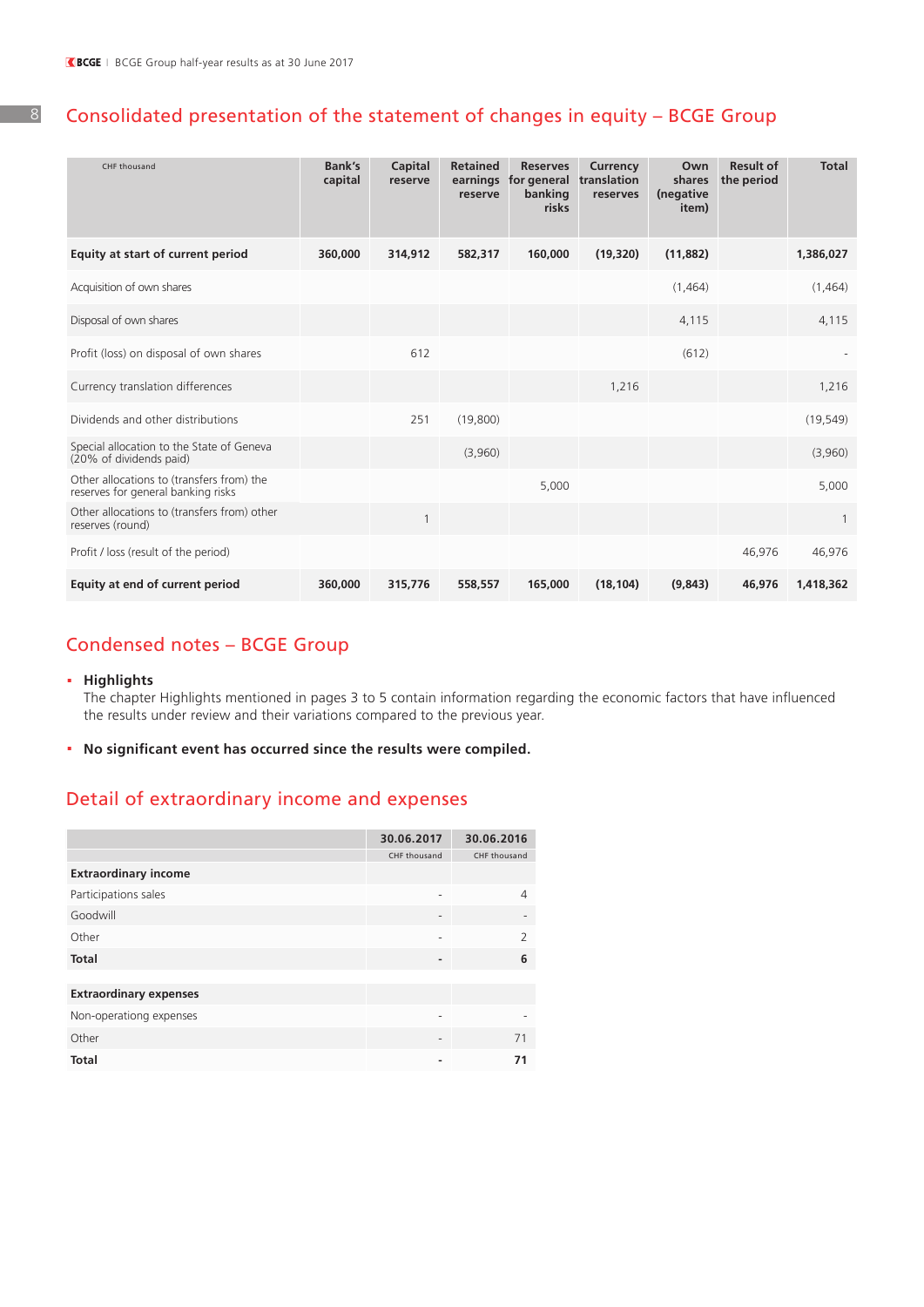## Balance sheet – Parent company

| CHF thousand<br>CHF thousand<br>in $%$<br>CHF thousand<br>78,574<br>Liquid assets<br>3,426,292<br>3,347,718<br>2.3<br>1.6<br>Amounts due from banks<br>1,177,611<br>18,775<br>1,158,836<br>Amounts due from securities financing transactions<br>323,900<br>323,900<br>4,002,172<br>(8.5)<br>Amounts due from customers<br>3,663,111<br>(339,061)<br>10,625,716<br>10,366,470<br>259,246<br>2.5<br>Mortgage loans<br>27.0<br>Trading portfolio assets<br>52,903<br>41,667<br>11,236<br>Positive replacement values of derivative financial instruments<br>19,284<br>(3, 534)<br>(18.3)<br>15,750<br>Financial investments<br>1,677,180<br>1,823,345<br>(146, 165)<br>(8.0)<br>Accrued income and prepaid expenses<br>34,295<br>42,181<br>(18.7)<br>(7,886)<br>86,916<br>70,872<br>22.6<br>Participations<br>16,044<br>127,644<br>132,899<br>(4.0)<br>Tangible fixed assets<br>(5,255)<br>151,530<br>316,101<br>(164, 571)<br>(52.1)<br>Other assets<br><b>Total assets</b><br>0.2<br>21,362,848<br>21,321,545<br>41,303<br>Total subordinated claims<br>1,225<br>13,116<br>(11, 891)<br>(90.7)<br>of which subject to mandatory conversion and I or debt waiver<br><b>Liabilities</b><br>30.06.2017<br>31.12.2016<br><b>Variation</b><br>Variation<br>CHF thousand<br>CHF thousand<br>CHF thousand<br>in %<br>Amounts due to banks<br>2,273,931<br>2,384,873<br>(110, 942)<br>(4.7)<br>Liabilities from securities financing transactions<br>457,791<br>(55.6)<br>1,031,357<br>(573, 566)<br>Amounts due in respect of customer deposits<br>13,768,032<br>13,175,330<br>592,702<br>4.5<br>Trading portfolio liabilities<br>14,300<br>1,239.0<br>1,068<br>13,232<br>Negative replacement values of derivative financial instruments<br>(80.5)<br>3,822<br>19,594<br>(15, 772)<br>Cash bonds<br>4,775<br>(12.1)<br>5,431<br>(656)<br>Bond issues and central mortgage institution loans<br>3,299,610<br>3,081,245<br>218,365<br>7.1<br>Accrued expenses and deferred income<br>64,329<br>80,205<br>(19.8)<br>(15, 876)<br>Other liabilities<br>83,738<br>183,523<br>(99, 785)<br>(54.4)<br>Provisions<br>15,364<br>15,481<br>(0.8)<br>(117)<br>165,000<br>5,000<br>Reserves for general banking risks<br>160,000<br>3.1<br>360,000<br>0.0<br>Bank's capital<br>360,000<br>310,890<br>0.0<br>Statutory capital reserve<br>310,890<br>0.0<br>of which tax-exempt capital contribution reserve<br>180,192<br>180,192<br>500,317<br>Statutory retained earnings reserve<br>453,386<br>46,931<br>10.4<br>Own shares (negative item)<br>(9,676)<br>(16.9)<br>(11, 647)<br>1,971<br>Profit carried forward / loss carried forward<br>1,049<br>1,292<br>(243)<br>(18.8)<br>Result of the period<br>49,576<br>69,517<br>(19, 941)<br>(28.7)<br><b>Total Liabilities</b><br>21,362,848<br>21,321,545<br>41,303<br>0.2<br>Total subordinated liabilities<br>500,610<br>303,760<br>196,850<br>64.8<br>of which subject to mandatory conversion and / or debt waiver<br>196,910<br>108,280<br>88,630<br>81.9<br>Off-balance-sheet transactions<br>Variation<br>Variation<br>30.06.2017<br>31.12.2016<br>CHF thousand<br>CHF thousand<br>in %<br>CHF thousand<br>Contingent liabilities<br>665,481<br>724,697<br>(59,216)<br>(8.2)<br>Irrevocable commitments<br>618,573<br>504,437<br>114,136<br>22.6<br>Obligations to pay up shares and make further contributions<br>128,461<br>114,151<br>14,310<br>12.5<br>(8.2)<br>Credit commitments<br>113,661<br>123,758<br>(10,097) |               |            |            |           |           |
|----------------------------------------------------------------------------------------------------------------------------------------------------------------------------------------------------------------------------------------------------------------------------------------------------------------------------------------------------------------------------------------------------------------------------------------------------------------------------------------------------------------------------------------------------------------------------------------------------------------------------------------------------------------------------------------------------------------------------------------------------------------------------------------------------------------------------------------------------------------------------------------------------------------------------------------------------------------------------------------------------------------------------------------------------------------------------------------------------------------------------------------------------------------------------------------------------------------------------------------------------------------------------------------------------------------------------------------------------------------------------------------------------------------------------------------------------------------------------------------------------------------------------------------------------------------------------------------------------------------------------------------------------------------------------------------------------------------------------------------------------------------------------------------------------------------------------------------------------------------------------------------------------------------------------------------------------------------------------------------------------------------------------------------------------------------------------------------------------------------------------------------------------------------------------------------------------------------------------------------------------------------------------------------------------------------------------------------------------------------------------------------------------------------------------------------------------------------------------------------------------------------------------------------------------------------------------------------------------------------------------------------------------------------------------------------------------------------------------------------------------------------------------------------------------------------------------------------------------------------------------------------------------------------------------------------------------------------------------------------------------------------------------------------------------------------------------------------------------------------------------------------------------------------------------------------------------------------------------------------------------------------------------------------------------------------------------------------------------------------------------------------------------------------------------------------------------------------|---------------|------------|------------|-----------|-----------|
|                                                                                                                                                                                                                                                                                                                                                                                                                                                                                                                                                                                                                                                                                                                                                                                                                                                                                                                                                                                                                                                                                                                                                                                                                                                                                                                                                                                                                                                                                                                                                                                                                                                                                                                                                                                                                                                                                                                                                                                                                                                                                                                                                                                                                                                                                                                                                                                                                                                                                                                                                                                                                                                                                                                                                                                                                                                                                                                                                                                                                                                                                                                                                                                                                                                                                                                                                                                                                                                                | <b>Assets</b> | 30.06.2017 | 31.12.2016 | Variation | Variation |
|                                                                                                                                                                                                                                                                                                                                                                                                                                                                                                                                                                                                                                                                                                                                                                                                                                                                                                                                                                                                                                                                                                                                                                                                                                                                                                                                                                                                                                                                                                                                                                                                                                                                                                                                                                                                                                                                                                                                                                                                                                                                                                                                                                                                                                                                                                                                                                                                                                                                                                                                                                                                                                                                                                                                                                                                                                                                                                                                                                                                                                                                                                                                                                                                                                                                                                                                                                                                                                                                |               |            |            |           |           |
|                                                                                                                                                                                                                                                                                                                                                                                                                                                                                                                                                                                                                                                                                                                                                                                                                                                                                                                                                                                                                                                                                                                                                                                                                                                                                                                                                                                                                                                                                                                                                                                                                                                                                                                                                                                                                                                                                                                                                                                                                                                                                                                                                                                                                                                                                                                                                                                                                                                                                                                                                                                                                                                                                                                                                                                                                                                                                                                                                                                                                                                                                                                                                                                                                                                                                                                                                                                                                                                                |               |            |            |           |           |
|                                                                                                                                                                                                                                                                                                                                                                                                                                                                                                                                                                                                                                                                                                                                                                                                                                                                                                                                                                                                                                                                                                                                                                                                                                                                                                                                                                                                                                                                                                                                                                                                                                                                                                                                                                                                                                                                                                                                                                                                                                                                                                                                                                                                                                                                                                                                                                                                                                                                                                                                                                                                                                                                                                                                                                                                                                                                                                                                                                                                                                                                                                                                                                                                                                                                                                                                                                                                                                                                |               |            |            |           |           |
|                                                                                                                                                                                                                                                                                                                                                                                                                                                                                                                                                                                                                                                                                                                                                                                                                                                                                                                                                                                                                                                                                                                                                                                                                                                                                                                                                                                                                                                                                                                                                                                                                                                                                                                                                                                                                                                                                                                                                                                                                                                                                                                                                                                                                                                                                                                                                                                                                                                                                                                                                                                                                                                                                                                                                                                                                                                                                                                                                                                                                                                                                                                                                                                                                                                                                                                                                                                                                                                                |               |            |            |           |           |
|                                                                                                                                                                                                                                                                                                                                                                                                                                                                                                                                                                                                                                                                                                                                                                                                                                                                                                                                                                                                                                                                                                                                                                                                                                                                                                                                                                                                                                                                                                                                                                                                                                                                                                                                                                                                                                                                                                                                                                                                                                                                                                                                                                                                                                                                                                                                                                                                                                                                                                                                                                                                                                                                                                                                                                                                                                                                                                                                                                                                                                                                                                                                                                                                                                                                                                                                                                                                                                                                |               |            |            |           |           |
|                                                                                                                                                                                                                                                                                                                                                                                                                                                                                                                                                                                                                                                                                                                                                                                                                                                                                                                                                                                                                                                                                                                                                                                                                                                                                                                                                                                                                                                                                                                                                                                                                                                                                                                                                                                                                                                                                                                                                                                                                                                                                                                                                                                                                                                                                                                                                                                                                                                                                                                                                                                                                                                                                                                                                                                                                                                                                                                                                                                                                                                                                                                                                                                                                                                                                                                                                                                                                                                                |               |            |            |           |           |
|                                                                                                                                                                                                                                                                                                                                                                                                                                                                                                                                                                                                                                                                                                                                                                                                                                                                                                                                                                                                                                                                                                                                                                                                                                                                                                                                                                                                                                                                                                                                                                                                                                                                                                                                                                                                                                                                                                                                                                                                                                                                                                                                                                                                                                                                                                                                                                                                                                                                                                                                                                                                                                                                                                                                                                                                                                                                                                                                                                                                                                                                                                                                                                                                                                                                                                                                                                                                                                                                |               |            |            |           |           |
|                                                                                                                                                                                                                                                                                                                                                                                                                                                                                                                                                                                                                                                                                                                                                                                                                                                                                                                                                                                                                                                                                                                                                                                                                                                                                                                                                                                                                                                                                                                                                                                                                                                                                                                                                                                                                                                                                                                                                                                                                                                                                                                                                                                                                                                                                                                                                                                                                                                                                                                                                                                                                                                                                                                                                                                                                                                                                                                                                                                                                                                                                                                                                                                                                                                                                                                                                                                                                                                                |               |            |            |           |           |
|                                                                                                                                                                                                                                                                                                                                                                                                                                                                                                                                                                                                                                                                                                                                                                                                                                                                                                                                                                                                                                                                                                                                                                                                                                                                                                                                                                                                                                                                                                                                                                                                                                                                                                                                                                                                                                                                                                                                                                                                                                                                                                                                                                                                                                                                                                                                                                                                                                                                                                                                                                                                                                                                                                                                                                                                                                                                                                                                                                                                                                                                                                                                                                                                                                                                                                                                                                                                                                                                |               |            |            |           |           |
|                                                                                                                                                                                                                                                                                                                                                                                                                                                                                                                                                                                                                                                                                                                                                                                                                                                                                                                                                                                                                                                                                                                                                                                                                                                                                                                                                                                                                                                                                                                                                                                                                                                                                                                                                                                                                                                                                                                                                                                                                                                                                                                                                                                                                                                                                                                                                                                                                                                                                                                                                                                                                                                                                                                                                                                                                                                                                                                                                                                                                                                                                                                                                                                                                                                                                                                                                                                                                                                                |               |            |            |           |           |
|                                                                                                                                                                                                                                                                                                                                                                                                                                                                                                                                                                                                                                                                                                                                                                                                                                                                                                                                                                                                                                                                                                                                                                                                                                                                                                                                                                                                                                                                                                                                                                                                                                                                                                                                                                                                                                                                                                                                                                                                                                                                                                                                                                                                                                                                                                                                                                                                                                                                                                                                                                                                                                                                                                                                                                                                                                                                                                                                                                                                                                                                                                                                                                                                                                                                                                                                                                                                                                                                |               |            |            |           |           |
|                                                                                                                                                                                                                                                                                                                                                                                                                                                                                                                                                                                                                                                                                                                                                                                                                                                                                                                                                                                                                                                                                                                                                                                                                                                                                                                                                                                                                                                                                                                                                                                                                                                                                                                                                                                                                                                                                                                                                                                                                                                                                                                                                                                                                                                                                                                                                                                                                                                                                                                                                                                                                                                                                                                                                                                                                                                                                                                                                                                                                                                                                                                                                                                                                                                                                                                                                                                                                                                                |               |            |            |           |           |
|                                                                                                                                                                                                                                                                                                                                                                                                                                                                                                                                                                                                                                                                                                                                                                                                                                                                                                                                                                                                                                                                                                                                                                                                                                                                                                                                                                                                                                                                                                                                                                                                                                                                                                                                                                                                                                                                                                                                                                                                                                                                                                                                                                                                                                                                                                                                                                                                                                                                                                                                                                                                                                                                                                                                                                                                                                                                                                                                                                                                                                                                                                                                                                                                                                                                                                                                                                                                                                                                |               |            |            |           |           |
|                                                                                                                                                                                                                                                                                                                                                                                                                                                                                                                                                                                                                                                                                                                                                                                                                                                                                                                                                                                                                                                                                                                                                                                                                                                                                                                                                                                                                                                                                                                                                                                                                                                                                                                                                                                                                                                                                                                                                                                                                                                                                                                                                                                                                                                                                                                                                                                                                                                                                                                                                                                                                                                                                                                                                                                                                                                                                                                                                                                                                                                                                                                                                                                                                                                                                                                                                                                                                                                                |               |            |            |           |           |
|                                                                                                                                                                                                                                                                                                                                                                                                                                                                                                                                                                                                                                                                                                                                                                                                                                                                                                                                                                                                                                                                                                                                                                                                                                                                                                                                                                                                                                                                                                                                                                                                                                                                                                                                                                                                                                                                                                                                                                                                                                                                                                                                                                                                                                                                                                                                                                                                                                                                                                                                                                                                                                                                                                                                                                                                                                                                                                                                                                                                                                                                                                                                                                                                                                                                                                                                                                                                                                                                |               |            |            |           |           |
|                                                                                                                                                                                                                                                                                                                                                                                                                                                                                                                                                                                                                                                                                                                                                                                                                                                                                                                                                                                                                                                                                                                                                                                                                                                                                                                                                                                                                                                                                                                                                                                                                                                                                                                                                                                                                                                                                                                                                                                                                                                                                                                                                                                                                                                                                                                                                                                                                                                                                                                                                                                                                                                                                                                                                                                                                                                                                                                                                                                                                                                                                                                                                                                                                                                                                                                                                                                                                                                                |               |            |            |           |           |
|                                                                                                                                                                                                                                                                                                                                                                                                                                                                                                                                                                                                                                                                                                                                                                                                                                                                                                                                                                                                                                                                                                                                                                                                                                                                                                                                                                                                                                                                                                                                                                                                                                                                                                                                                                                                                                                                                                                                                                                                                                                                                                                                                                                                                                                                                                                                                                                                                                                                                                                                                                                                                                                                                                                                                                                                                                                                                                                                                                                                                                                                                                                                                                                                                                                                                                                                                                                                                                                                |               |            |            |           |           |
|                                                                                                                                                                                                                                                                                                                                                                                                                                                                                                                                                                                                                                                                                                                                                                                                                                                                                                                                                                                                                                                                                                                                                                                                                                                                                                                                                                                                                                                                                                                                                                                                                                                                                                                                                                                                                                                                                                                                                                                                                                                                                                                                                                                                                                                                                                                                                                                                                                                                                                                                                                                                                                                                                                                                                                                                                                                                                                                                                                                                                                                                                                                                                                                                                                                                                                                                                                                                                                                                |               |            |            |           |           |
|                                                                                                                                                                                                                                                                                                                                                                                                                                                                                                                                                                                                                                                                                                                                                                                                                                                                                                                                                                                                                                                                                                                                                                                                                                                                                                                                                                                                                                                                                                                                                                                                                                                                                                                                                                                                                                                                                                                                                                                                                                                                                                                                                                                                                                                                                                                                                                                                                                                                                                                                                                                                                                                                                                                                                                                                                                                                                                                                                                                                                                                                                                                                                                                                                                                                                                                                                                                                                                                                |               |            |            |           |           |
|                                                                                                                                                                                                                                                                                                                                                                                                                                                                                                                                                                                                                                                                                                                                                                                                                                                                                                                                                                                                                                                                                                                                                                                                                                                                                                                                                                                                                                                                                                                                                                                                                                                                                                                                                                                                                                                                                                                                                                                                                                                                                                                                                                                                                                                                                                                                                                                                                                                                                                                                                                                                                                                                                                                                                                                                                                                                                                                                                                                                                                                                                                                                                                                                                                                                                                                                                                                                                                                                |               |            |            |           |           |
|                                                                                                                                                                                                                                                                                                                                                                                                                                                                                                                                                                                                                                                                                                                                                                                                                                                                                                                                                                                                                                                                                                                                                                                                                                                                                                                                                                                                                                                                                                                                                                                                                                                                                                                                                                                                                                                                                                                                                                                                                                                                                                                                                                                                                                                                                                                                                                                                                                                                                                                                                                                                                                                                                                                                                                                                                                                                                                                                                                                                                                                                                                                                                                                                                                                                                                                                                                                                                                                                |               |            |            |           |           |
|                                                                                                                                                                                                                                                                                                                                                                                                                                                                                                                                                                                                                                                                                                                                                                                                                                                                                                                                                                                                                                                                                                                                                                                                                                                                                                                                                                                                                                                                                                                                                                                                                                                                                                                                                                                                                                                                                                                                                                                                                                                                                                                                                                                                                                                                                                                                                                                                                                                                                                                                                                                                                                                                                                                                                                                                                                                                                                                                                                                                                                                                                                                                                                                                                                                                                                                                                                                                                                                                |               |            |            |           |           |
|                                                                                                                                                                                                                                                                                                                                                                                                                                                                                                                                                                                                                                                                                                                                                                                                                                                                                                                                                                                                                                                                                                                                                                                                                                                                                                                                                                                                                                                                                                                                                                                                                                                                                                                                                                                                                                                                                                                                                                                                                                                                                                                                                                                                                                                                                                                                                                                                                                                                                                                                                                                                                                                                                                                                                                                                                                                                                                                                                                                                                                                                                                                                                                                                                                                                                                                                                                                                                                                                |               |            |            |           |           |
|                                                                                                                                                                                                                                                                                                                                                                                                                                                                                                                                                                                                                                                                                                                                                                                                                                                                                                                                                                                                                                                                                                                                                                                                                                                                                                                                                                                                                                                                                                                                                                                                                                                                                                                                                                                                                                                                                                                                                                                                                                                                                                                                                                                                                                                                                                                                                                                                                                                                                                                                                                                                                                                                                                                                                                                                                                                                                                                                                                                                                                                                                                                                                                                                                                                                                                                                                                                                                                                                |               |            |            |           |           |
|                                                                                                                                                                                                                                                                                                                                                                                                                                                                                                                                                                                                                                                                                                                                                                                                                                                                                                                                                                                                                                                                                                                                                                                                                                                                                                                                                                                                                                                                                                                                                                                                                                                                                                                                                                                                                                                                                                                                                                                                                                                                                                                                                                                                                                                                                                                                                                                                                                                                                                                                                                                                                                                                                                                                                                                                                                                                                                                                                                                                                                                                                                                                                                                                                                                                                                                                                                                                                                                                |               |            |            |           |           |
|                                                                                                                                                                                                                                                                                                                                                                                                                                                                                                                                                                                                                                                                                                                                                                                                                                                                                                                                                                                                                                                                                                                                                                                                                                                                                                                                                                                                                                                                                                                                                                                                                                                                                                                                                                                                                                                                                                                                                                                                                                                                                                                                                                                                                                                                                                                                                                                                                                                                                                                                                                                                                                                                                                                                                                                                                                                                                                                                                                                                                                                                                                                                                                                                                                                                                                                                                                                                                                                                |               |            |            |           |           |
|                                                                                                                                                                                                                                                                                                                                                                                                                                                                                                                                                                                                                                                                                                                                                                                                                                                                                                                                                                                                                                                                                                                                                                                                                                                                                                                                                                                                                                                                                                                                                                                                                                                                                                                                                                                                                                                                                                                                                                                                                                                                                                                                                                                                                                                                                                                                                                                                                                                                                                                                                                                                                                                                                                                                                                                                                                                                                                                                                                                                                                                                                                                                                                                                                                                                                                                                                                                                                                                                |               |            |            |           |           |
|                                                                                                                                                                                                                                                                                                                                                                                                                                                                                                                                                                                                                                                                                                                                                                                                                                                                                                                                                                                                                                                                                                                                                                                                                                                                                                                                                                                                                                                                                                                                                                                                                                                                                                                                                                                                                                                                                                                                                                                                                                                                                                                                                                                                                                                                                                                                                                                                                                                                                                                                                                                                                                                                                                                                                                                                                                                                                                                                                                                                                                                                                                                                                                                                                                                                                                                                                                                                                                                                |               |            |            |           |           |
|                                                                                                                                                                                                                                                                                                                                                                                                                                                                                                                                                                                                                                                                                                                                                                                                                                                                                                                                                                                                                                                                                                                                                                                                                                                                                                                                                                                                                                                                                                                                                                                                                                                                                                                                                                                                                                                                                                                                                                                                                                                                                                                                                                                                                                                                                                                                                                                                                                                                                                                                                                                                                                                                                                                                                                                                                                                                                                                                                                                                                                                                                                                                                                                                                                                                                                                                                                                                                                                                |               |            |            |           |           |
|                                                                                                                                                                                                                                                                                                                                                                                                                                                                                                                                                                                                                                                                                                                                                                                                                                                                                                                                                                                                                                                                                                                                                                                                                                                                                                                                                                                                                                                                                                                                                                                                                                                                                                                                                                                                                                                                                                                                                                                                                                                                                                                                                                                                                                                                                                                                                                                                                                                                                                                                                                                                                                                                                                                                                                                                                                                                                                                                                                                                                                                                                                                                                                                                                                                                                                                                                                                                                                                                |               |            |            |           |           |
|                                                                                                                                                                                                                                                                                                                                                                                                                                                                                                                                                                                                                                                                                                                                                                                                                                                                                                                                                                                                                                                                                                                                                                                                                                                                                                                                                                                                                                                                                                                                                                                                                                                                                                                                                                                                                                                                                                                                                                                                                                                                                                                                                                                                                                                                                                                                                                                                                                                                                                                                                                                                                                                                                                                                                                                                                                                                                                                                                                                                                                                                                                                                                                                                                                                                                                                                                                                                                                                                |               |            |            |           |           |
|                                                                                                                                                                                                                                                                                                                                                                                                                                                                                                                                                                                                                                                                                                                                                                                                                                                                                                                                                                                                                                                                                                                                                                                                                                                                                                                                                                                                                                                                                                                                                                                                                                                                                                                                                                                                                                                                                                                                                                                                                                                                                                                                                                                                                                                                                                                                                                                                                                                                                                                                                                                                                                                                                                                                                                                                                                                                                                                                                                                                                                                                                                                                                                                                                                                                                                                                                                                                                                                                |               |            |            |           |           |
|                                                                                                                                                                                                                                                                                                                                                                                                                                                                                                                                                                                                                                                                                                                                                                                                                                                                                                                                                                                                                                                                                                                                                                                                                                                                                                                                                                                                                                                                                                                                                                                                                                                                                                                                                                                                                                                                                                                                                                                                                                                                                                                                                                                                                                                                                                                                                                                                                                                                                                                                                                                                                                                                                                                                                                                                                                                                                                                                                                                                                                                                                                                                                                                                                                                                                                                                                                                                                                                                |               |            |            |           |           |
|                                                                                                                                                                                                                                                                                                                                                                                                                                                                                                                                                                                                                                                                                                                                                                                                                                                                                                                                                                                                                                                                                                                                                                                                                                                                                                                                                                                                                                                                                                                                                                                                                                                                                                                                                                                                                                                                                                                                                                                                                                                                                                                                                                                                                                                                                                                                                                                                                                                                                                                                                                                                                                                                                                                                                                                                                                                                                                                                                                                                                                                                                                                                                                                                                                                                                                                                                                                                                                                                |               |            |            |           |           |
|                                                                                                                                                                                                                                                                                                                                                                                                                                                                                                                                                                                                                                                                                                                                                                                                                                                                                                                                                                                                                                                                                                                                                                                                                                                                                                                                                                                                                                                                                                                                                                                                                                                                                                                                                                                                                                                                                                                                                                                                                                                                                                                                                                                                                                                                                                                                                                                                                                                                                                                                                                                                                                                                                                                                                                                                                                                                                                                                                                                                                                                                                                                                                                                                                                                                                                                                                                                                                                                                |               |            |            |           |           |
|                                                                                                                                                                                                                                                                                                                                                                                                                                                                                                                                                                                                                                                                                                                                                                                                                                                                                                                                                                                                                                                                                                                                                                                                                                                                                                                                                                                                                                                                                                                                                                                                                                                                                                                                                                                                                                                                                                                                                                                                                                                                                                                                                                                                                                                                                                                                                                                                                                                                                                                                                                                                                                                                                                                                                                                                                                                                                                                                                                                                                                                                                                                                                                                                                                                                                                                                                                                                                                                                |               |            |            |           |           |
|                                                                                                                                                                                                                                                                                                                                                                                                                                                                                                                                                                                                                                                                                                                                                                                                                                                                                                                                                                                                                                                                                                                                                                                                                                                                                                                                                                                                                                                                                                                                                                                                                                                                                                                                                                                                                                                                                                                                                                                                                                                                                                                                                                                                                                                                                                                                                                                                                                                                                                                                                                                                                                                                                                                                                                                                                                                                                                                                                                                                                                                                                                                                                                                                                                                                                                                                                                                                                                                                |               |            |            |           |           |
|                                                                                                                                                                                                                                                                                                                                                                                                                                                                                                                                                                                                                                                                                                                                                                                                                                                                                                                                                                                                                                                                                                                                                                                                                                                                                                                                                                                                                                                                                                                                                                                                                                                                                                                                                                                                                                                                                                                                                                                                                                                                                                                                                                                                                                                                                                                                                                                                                                                                                                                                                                                                                                                                                                                                                                                                                                                                                                                                                                                                                                                                                                                                                                                                                                                                                                                                                                                                                                                                |               |            |            |           |           |
|                                                                                                                                                                                                                                                                                                                                                                                                                                                                                                                                                                                                                                                                                                                                                                                                                                                                                                                                                                                                                                                                                                                                                                                                                                                                                                                                                                                                                                                                                                                                                                                                                                                                                                                                                                                                                                                                                                                                                                                                                                                                                                                                                                                                                                                                                                                                                                                                                                                                                                                                                                                                                                                                                                                                                                                                                                                                                                                                                                                                                                                                                                                                                                                                                                                                                                                                                                                                                                                                |               |            |            |           |           |
|                                                                                                                                                                                                                                                                                                                                                                                                                                                                                                                                                                                                                                                                                                                                                                                                                                                                                                                                                                                                                                                                                                                                                                                                                                                                                                                                                                                                                                                                                                                                                                                                                                                                                                                                                                                                                                                                                                                                                                                                                                                                                                                                                                                                                                                                                                                                                                                                                                                                                                                                                                                                                                                                                                                                                                                                                                                                                                                                                                                                                                                                                                                                                                                                                                                                                                                                                                                                                                                                |               |            |            |           |           |
|                                                                                                                                                                                                                                                                                                                                                                                                                                                                                                                                                                                                                                                                                                                                                                                                                                                                                                                                                                                                                                                                                                                                                                                                                                                                                                                                                                                                                                                                                                                                                                                                                                                                                                                                                                                                                                                                                                                                                                                                                                                                                                                                                                                                                                                                                                                                                                                                                                                                                                                                                                                                                                                                                                                                                                                                                                                                                                                                                                                                                                                                                                                                                                                                                                                                                                                                                                                                                                                                |               |            |            |           |           |
|                                                                                                                                                                                                                                                                                                                                                                                                                                                                                                                                                                                                                                                                                                                                                                                                                                                                                                                                                                                                                                                                                                                                                                                                                                                                                                                                                                                                                                                                                                                                                                                                                                                                                                                                                                                                                                                                                                                                                                                                                                                                                                                                                                                                                                                                                                                                                                                                                                                                                                                                                                                                                                                                                                                                                                                                                                                                                                                                                                                                                                                                                                                                                                                                                                                                                                                                                                                                                                                                |               |            |            |           |           |
|                                                                                                                                                                                                                                                                                                                                                                                                                                                                                                                                                                                                                                                                                                                                                                                                                                                                                                                                                                                                                                                                                                                                                                                                                                                                                                                                                                                                                                                                                                                                                                                                                                                                                                                                                                                                                                                                                                                                                                                                                                                                                                                                                                                                                                                                                                                                                                                                                                                                                                                                                                                                                                                                                                                                                                                                                                                                                                                                                                                                                                                                                                                                                                                                                                                                                                                                                                                                                                                                |               |            |            |           |           |
|                                                                                                                                                                                                                                                                                                                                                                                                                                                                                                                                                                                                                                                                                                                                                                                                                                                                                                                                                                                                                                                                                                                                                                                                                                                                                                                                                                                                                                                                                                                                                                                                                                                                                                                                                                                                                                                                                                                                                                                                                                                                                                                                                                                                                                                                                                                                                                                                                                                                                                                                                                                                                                                                                                                                                                                                                                                                                                                                                                                                                                                                                                                                                                                                                                                                                                                                                                                                                                                                |               |            |            |           |           |
|                                                                                                                                                                                                                                                                                                                                                                                                                                                                                                                                                                                                                                                                                                                                                                                                                                                                                                                                                                                                                                                                                                                                                                                                                                                                                                                                                                                                                                                                                                                                                                                                                                                                                                                                                                                                                                                                                                                                                                                                                                                                                                                                                                                                                                                                                                                                                                                                                                                                                                                                                                                                                                                                                                                                                                                                                                                                                                                                                                                                                                                                                                                                                                                                                                                                                                                                                                                                                                                                |               |            |            |           |           |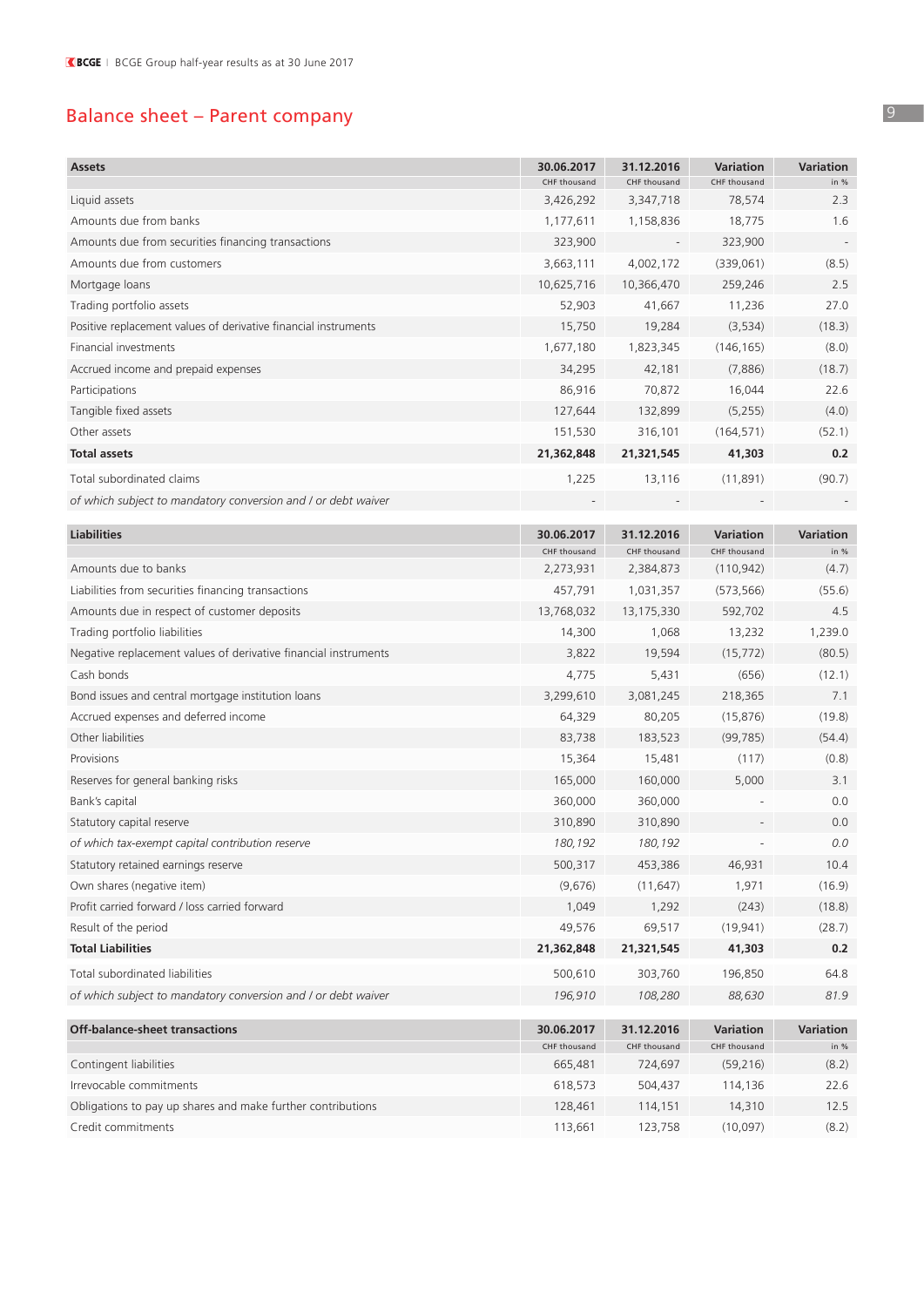#### 10 Income statement – Parent company

|                                                                                                                          | 30.06.2017   | 30.06.2016   | Variation    | <b>Variation</b> |
|--------------------------------------------------------------------------------------------------------------------------|--------------|--------------|--------------|------------------|
| <b>Result from interest operations</b>                                                                                   | CHF thousand | CHF thousand | CHF thousand | en %             |
| Interest and discount income                                                                                             | 116,468      | 113,256      | 3,212        | 2.8              |
| Interest and dividend income from trading portfolios                                                                     | 262          | 256          | 6            | 2.3              |
| Interest and dividend income from financial investments                                                                  | 5,052        | 9,137        | (4,085)      | (44.7)           |
|                                                                                                                          |              |              |              |                  |
| Interest expense                                                                                                         | (25, 130)    | (24, 764)    | (366)        | 1.5              |
| Gross result from interest operations                                                                                    | 96,652       | 97,885       | (1,233)      | (1.3)            |
| Changes in value adjustments for default risks and losses from interest operations                                       | 3,707        | (3, 377)     | 7,084        | (209.8)          |
| Subtotal net result from interest operations                                                                             | 100,359      | 94,508       | 5,851        | 6.2              |
| <b>Result from commission business and services</b>                                                                      |              |              |              |                  |
| Commission income from securities trading and investment activities                                                      | 21,208       | 20,067       | 1,141        | 5.7              |
| Commission income from lending activities                                                                                | 14,348       | 10,308       | 4,040        | 39.2             |
| Commission income from other services                                                                                    | 17,807       | 17,440       | 367          | 2.1              |
| Commission expense                                                                                                       | (3, 284)     | (2,692)      | (592)        | 22.0             |
| Subtotal result from commission business and services                                                                    | 50,079       | 45,123       | 4,956        | 11.0             |
|                                                                                                                          |              |              |              |                  |
| Result from trading activities and the fair value option                                                                 |              |              |              |                  |
| Subtotal result from trading activities and the fair value option                                                        | 14,372       | 13,054       | 1,318        | 10.1             |
| Other result from ordinary activities                                                                                    |              |              |              |                  |
| Result from the disposal of financial investments                                                                        | 911          | 717          | 194          | 27.1             |
| Income from participations                                                                                               | 10,108       | 2,399        | 7,709        | 321.3            |
| Result from real estate                                                                                                  | 461          | 503          | (42)         | (8.3)            |
| Other ordinary income                                                                                                    | 3,520        | 4,909        | (1,389)      | (28.3)           |
| Other ordinary expenses                                                                                                  | (2,097)      | (38)         | (2,059)      | 5,418.4          |
| Subtotal other result from ordinary activities                                                                           | 12,903       | 8,490        | 4,413        | 52.0             |
|                                                                                                                          |              |              |              |                  |
| <b>Operating income</b>                                                                                                  | 177,713      | 161,175      | 16,538       | 10.3             |
| <b>Operating expenses</b>                                                                                                |              |              |              |                  |
| Personnel expenses                                                                                                       | (61, 278)    | (61, 129)    | (149)        | 0.2              |
| General and administrative expenses                                                                                      | (41, 916)    | (42, 055)    | 139          | (0.3)            |
| <b>Subtotal operating expenses</b>                                                                                       | (103, 194)   | (103, 184)   | (10)         | 0.0              |
|                                                                                                                          |              |              |              |                  |
| Value adjustments on participations, and depreciation<br>and amortisation of tangible fixed assets and intangible assets | (7,800)      | (7, 250)     | (550)        | 7.6              |
| Changes to provisions and other value adjustments, and losses                                                            | (114)        | 156          | (270)        | (173.1)          |
| <b>Operating result</b>                                                                                                  | 66,605       | 50,897       | 15,708       | 30.9             |
| Extraordinary income                                                                                                     |              | 2            | (2)          | (100.0)          |
| Extraordinary expenses                                                                                                   |              |              |              |                  |
| Changes in reserves for general banking risks                                                                            | (5,000)      |              | (5,000)      |                  |
|                                                                                                                          | (12, 029)    | (9,091)      | (2,938)      | 32.3             |
| Taxes<br>Six-month profit                                                                                                | 49,576       | 41,808       | 7,768        | 18.6             |
|                                                                                                                          |              |              |              |                  |